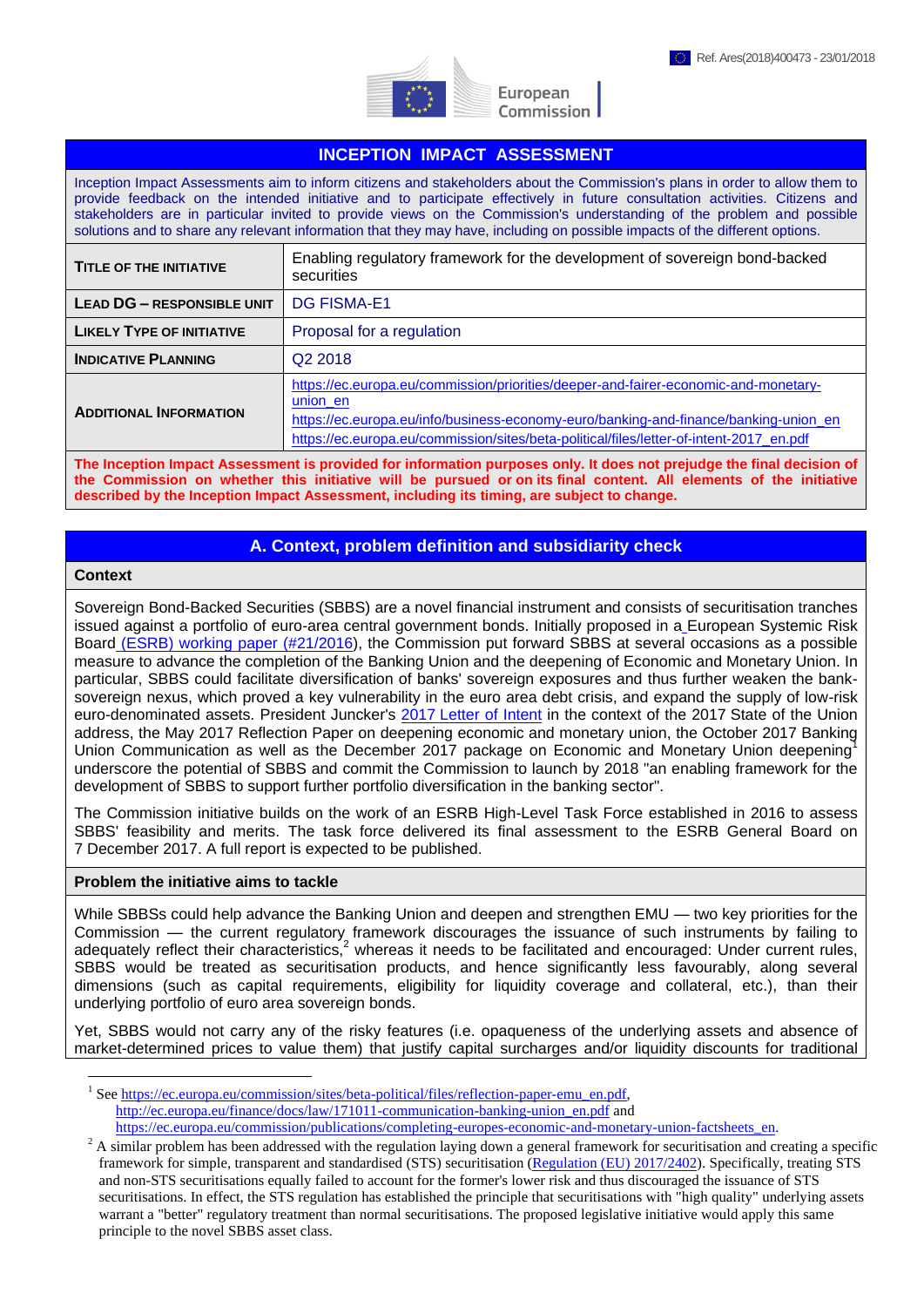securitisations. In particular, the underlying assets of SBBS (i.e. central government bonds of euro-area Member States) would be transparent, liquid and tradable securities themselves. Furthermore, the composition of the underlying portfolio would be known and pre-determined (e.g., in line with the ECB capital key).

This has two direct consequences. First, SBBSs would not pose the risk of "adverse selection" of traditional securitisations (whereby it needs to be prevented that the originator may be packaging assets of inferior quality, which justifies risk retention rules). Second, SBBSs are perfectly replicable by purchasing the underlying sovereign bonds. Thus the regulatory surcharges and liquidity discounts that apply to traditional securitisations are not warranted and should not be borne by the product.

Since under the current regulatory framework SBBS carry higher regulatory charges and larger liquidity discounts than its underlying portfolio of government bonds, an investor would always prefer (and be able to) buy the underlying portfolio, rather than SBBS. Thus, the unequal regulatory treatment of SBBSs relative to that of the underlying portfolio of euro area government bonds prevents the issuance of SBBS.

## **Basis for EU intervention (legal basis and subsidiarity check)**

The legislative provisions governing the regulatory treatment of securitisation are EU regulations (e.g. the Capital Requirements Regulation, or CRR, which is based on Article 114 TFEU). Individual action by Member States would not be able to achieve the goals of this legislative initiative, i.e. remove regulatory impediments, since the amendments of EU legislation can only be done through EU action. Aside from this legal consideration, even if such instrument was subject to national legislations, intervention at Member States' level would be suboptimal: different instruments would be "enabled" in different manners, which would make it difficult (or even impossible) for any of them to reach sufficient size and liquidity, and an inefficient race to offer a regulatory treatment as favourable as possible could emerge. Moreover, different national legislations would create de facto obstacles to the Single Market (e.g., high compliance costs for an arranger that would want to operate in multiple jurisdictions).

## **B. Objectives and policy options**

The legislative proposal aims at removing unjustified regulatory impediments to the development of SBBS by the private sector.

Levelling the regulatory playing field between SBBS and their underlying bonds would require adapting the regulatory framework for securitisation to better reflect SBBS' defining and distinguishing features.

The legislative proposal would need to:

- 1. Introduce the legal definition of SBBS, including a list of features required for any (privately-produced) securitisation of euro area national government bonds to qualify as SBBS. The requirements in this list can in principle be general (e.g., "a representative portfolio composition") or very specific (e.g., actual portfolio weights are spelled out) or somewhere in between.
- 2. Ensure that regulation treats investments in SBBS and in government bonds in a consistent manner.

The main choices that will need to be made include:

- The scope of applicability of the legislation (e.g., all securitisations of euro-area sovereign bonds or only those issued against a portfolio in line with the ECB capital key, as recommended by the ESRB work)
- The extent to which the benchmark regulatory treatment for sovereign bonds should be granted to the various tranches (i.e., only to the senior tranche or to all tranches); and
- How to ensure that a given product complies with the requirements to be eligible for such treatment.

# **C. Preliminary assessment of expected impacts**

### **Likely economic impacts**

The levelling of the regulatory playing field would facilitate and encourage the development of an SBBS market. This in turn would be expected to help achieve the goals mentioned above (i.e., greater diversification of banks' sovereign exposures; weakening of spill-overs from sovereigns to banks; creation of a new euro-denominated low-risk asset based on government bonds of all euro area Member States, etc.). Financial stability would thereby be enhanced and the risks and impact of banking crises reduced. This could support investment and growth. These effects could be expected to be larger for those Member States at present most exposed to risks from adverse sovereign-bank spill-overs.

All Member States would indirectly contribute to this synthetic low-risk asset and thus could be expected to share in the associated benefits (e.g., in terms of lower borrowing costs). At present, the benefits of issuing "low-risk assets" accrue only to a select subgroup of Member States.

The impact of SBBS on the underlying euro-area sovereign bond markets, e.g. in terms of their liquidity, would depend on the pace at which the SBBS market develops and the size it reaches. Preliminary analysis suggests that potential adverse effects on sovereign bond market liquidity would be limited, especially if the SBBS market develops only gradually. On the other hand, through SBBS, even small Member States and other Member States